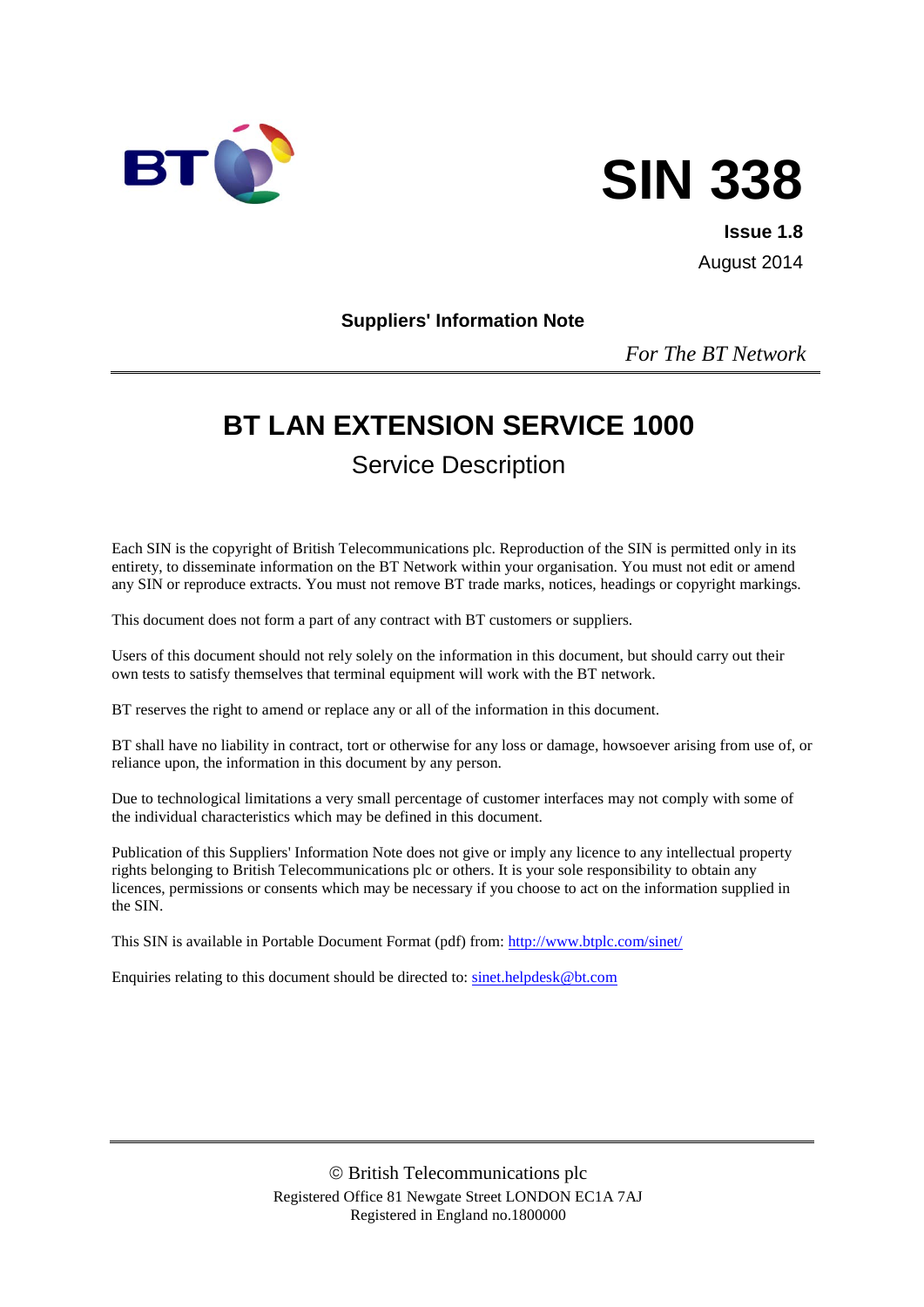### **CONTENTS**

| $\mathbf{1}$            |  |
|-------------------------|--|
| $\overline{2}$          |  |
| $\mathbf{3}$            |  |
| 3.1<br>3.2<br>3.3       |  |
| $\overline{\mathbf{4}}$ |  |
| 5                       |  |
| 6                       |  |
| 7                       |  |
| 8                       |  |
| 9                       |  |
| 10                      |  |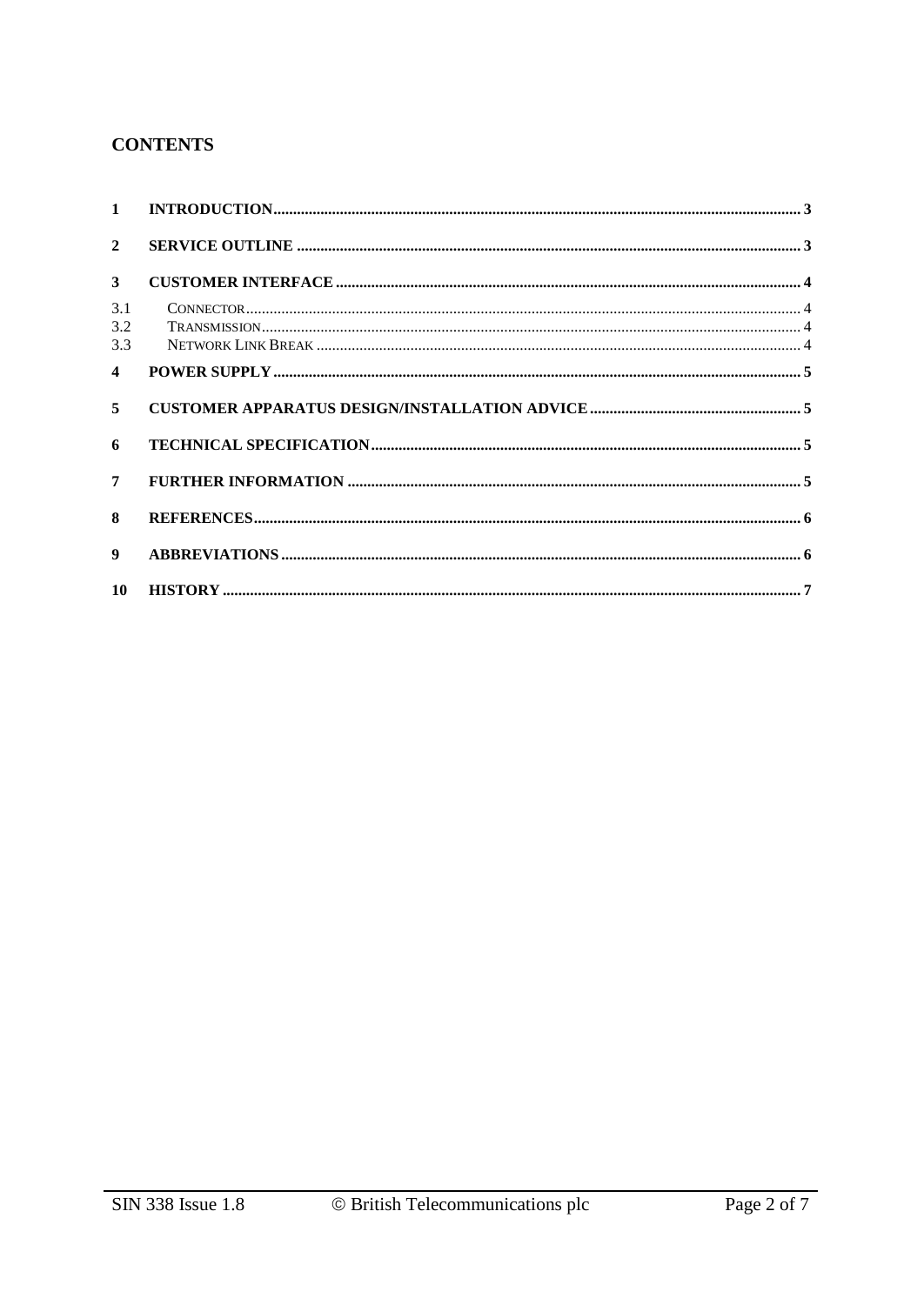#### **1 Introduction**

**Note. Whilst still supported for existing customers, this product has been withdrawn for new sale. Contract resigns and external shifts are no longer allowed.**

**The BT Global service LES 1000 described in this SIN is now known as EES 1000 and is delivered using Openreach Wholesale End to End Extension Service 1000 (WEES 1000), which is described in SIN 436. However, this SIN 338 remains available for reference.**

This Suppliers Information Note (SIN) describes the BT Local Area Network (LAN) Extension Service 1000 (LES 1000). The SIN also provides information about the service for use by Customer Premises Equipment (CPE) manufacturers and developers.

LES 1000 ER (Extended Reach), which extends the radial distance capability between customer sites has launched in 2003. For further information please refer to the contacts listed in Section 7.

The introduction of 'LES 1000 ER' does not impact upon customer-network interface characteristics described in this SIN, these are consistent for both 'Standard' and 'ER' product options.

# **2 Service Outline**

The LES 1000 service operates at a speed of 1000Mbit/s in full duplex mode between customers' sites. Possible uses of the LES 1000 service are shown below.



**Figure 1 Typical LES 1000 service configuration**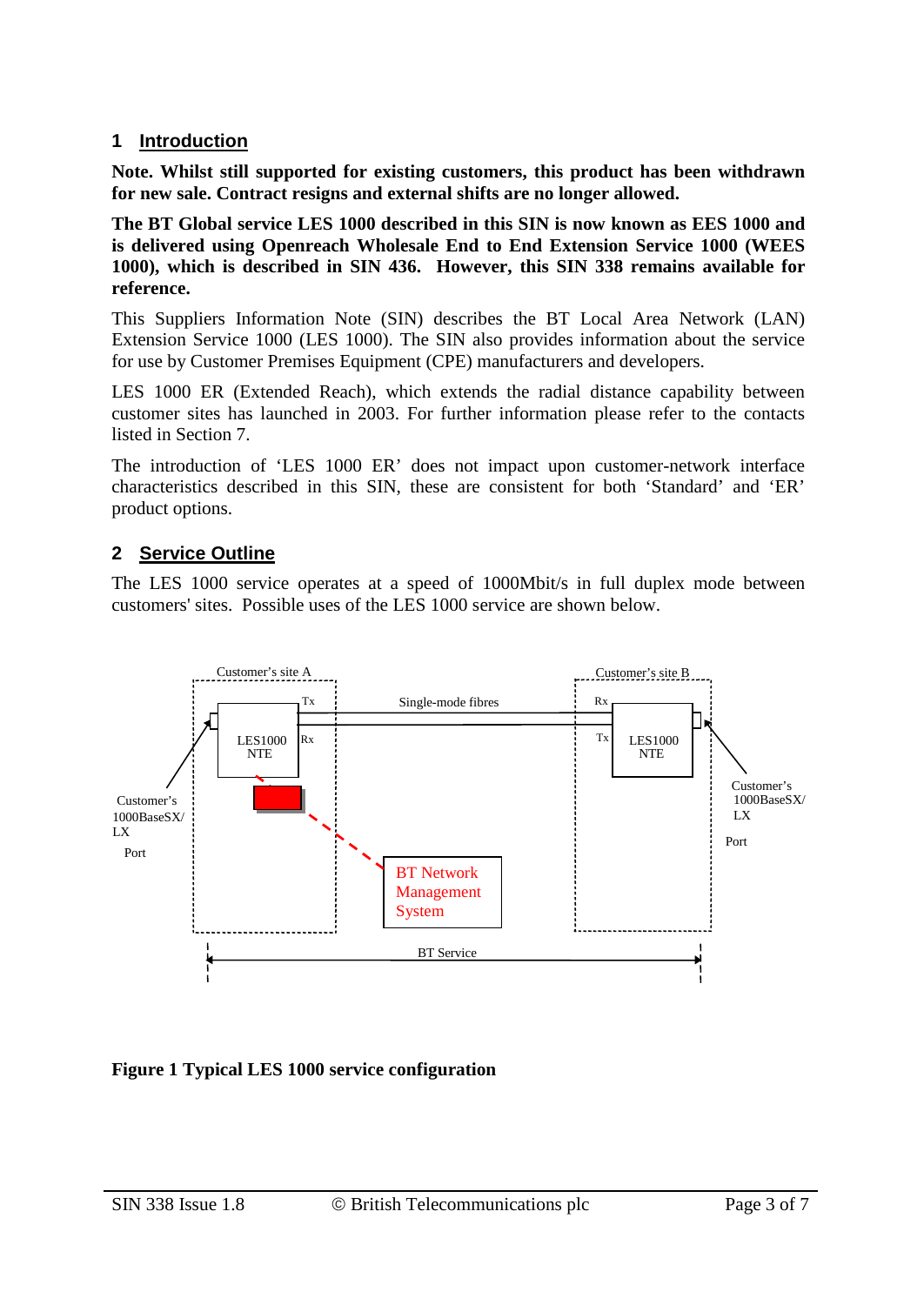It is intended that customers will use this service for the interconnection of Gigabit Ethernet Local Area Networks (LAN), Data Centres incorporating a Gigabit Ethernet backbone, and or disaster recovery availability when mirroring two storage areas with Gigabit Ethernet networking.

# **3 Customer Interface**

Gigabit Ethernet conforms to the IEEE 802.3 standard. It is conventional ethernet but 10 times faster than Fast Ethernet, operating at 1000Mbits/s instead of 100Mbit/s. Based on the IEEE  $802.3z^{[1]}$  Gigabit Ethernet standard, data can move from 10Mbit/s to 100Mbit/s to 1000Mbit/s without protocol translation or changes to application and networking software.

# **3.1 Connector**

The interface is the Network Termination Point (NTP), i.e. the point of connection between the BT Network Terminating Equipment (NTE) and the CPE interface.

The Customer Interface consists of a Dual SC type 1000BaseSX **or** LX fibre interface port (**not both on a single NTE**). The customer provides the fibre patch connectors between NTE and CPE. The maximum fibre length between the NTE and customer equipment is 550 metres for SX (850nm multi-mode) ports when 50/125 micron optical patch cords are used or 220 metres if 62.5/125 micron optical patch cords are used. For LX (1310nm singlemode) ports, the maximum fibre length is 3Km when a 9/125 micron optical patch cable is used.

The SX and LX type interface is as specified in the Gigabit Ethernet IEEE802.3 $z^{[1]}$ specifications. Attention is drawn to the Intellectual Property Rights (IPRs) set out in the preface of this agreed International standard. It is the responsibility of the CPE supplier to ensure that they have the necessary rights from the owner of the IPR. The IPR owner has stated that they are willing to negotiate licences under reasonable and non-discriminatory terms and conditions with applicants throughout the world.

# **3.2 Transmission**

[The definition of frame length includes the 4 byte CRC but does not include any preamble].

The NTE is also capable of transporting IEEE  $802.1q^{[2]}$  VLAN-tagged frames of 1522 bytes in length, as well as being capable of transporting frames of up to 1548 bytes in length to maintain compatibility with a large number of vendor proprietary frame tagging formats. The NTE can transport frames in both directions simultaneously (full duplex) at wire-speed without frame loss or error.

The NTE does not have the capability to intercept and/or view 'customer data'.

### **3.3 Network Link Break**

When a fibre break is detected on the network link, a specific 8B/10B code is continuously transmitted on the customer interface to indicate the fibre state. This continues until such time as the fibre break is repaired. The control code transmitted under this fibre fault condition is K28.5.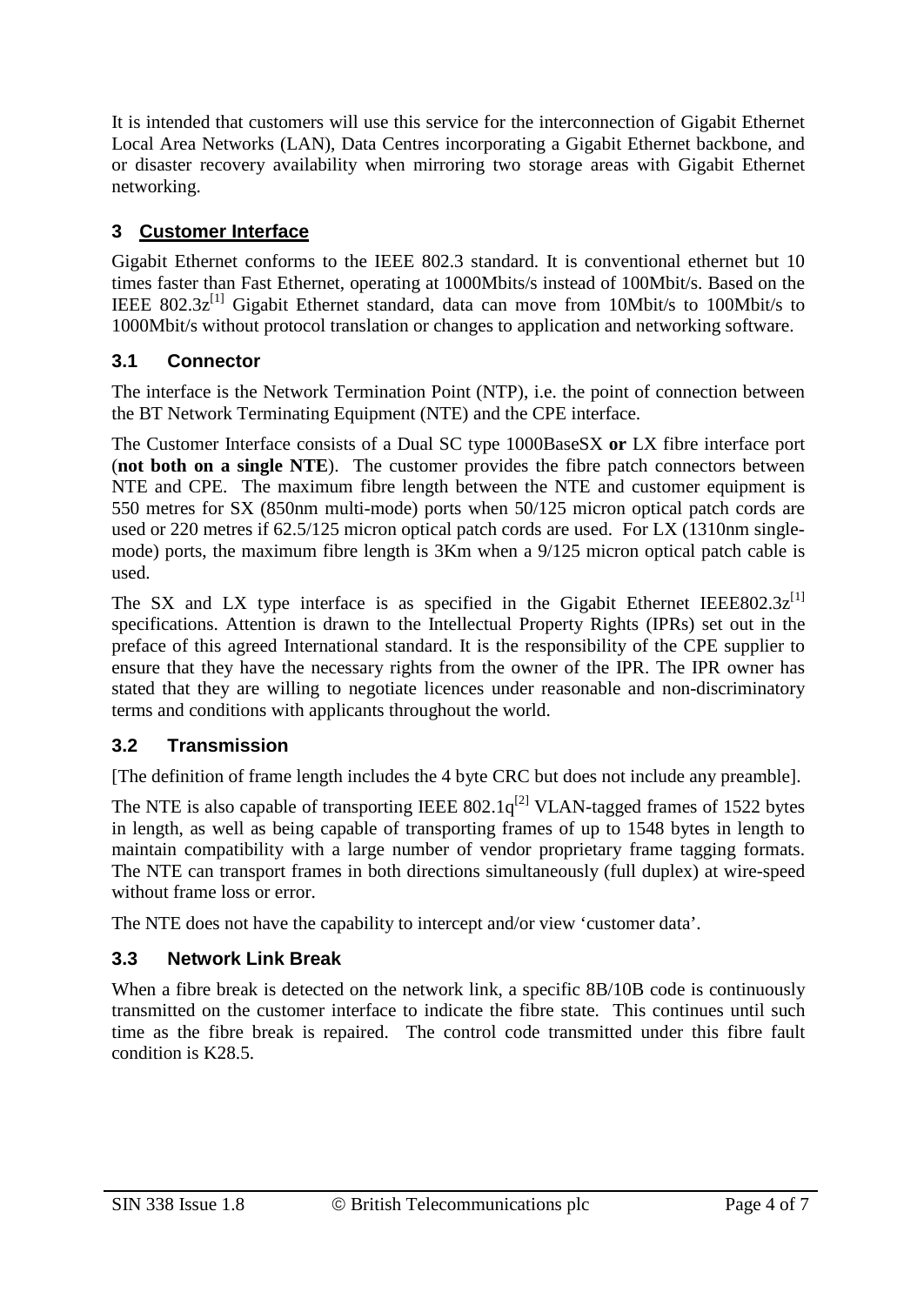### **4 Power supply**

The NTE is powered from the normal domestic mains supply, standard CEE 22 (IEC 320) inlets which are fitted to the rear panel of the NTE. The appropriate mains cord is supplied.

The power consumption of the BT NTE is 30 watts.

#### **5 Customer Apparatus Design/Installation Advice**

The LES 1000 service has been designed such that any vendors' switch or router that has IEEE 802.3z compatible interfaces of the SX or LX variety will be able to connect to each NTE.

#### **6 Technical Specification**

| <b>Protocol</b>                            | Gigabit Ethernet IEEE 802.3z                        |
|--------------------------------------------|-----------------------------------------------------|
| <b>Line Rate</b>                           | $1.25$ Gbp/s                                        |
| <b>Maximum Bit Error Rate</b>              | $10^{-12}$                                          |
| <b>Power Requirement</b>                   | Mains voltage 50 Hz AC input                        |
| <b>Customer Fibre Connector</b>            | SC type                                             |
| <b>SX Fibre Cable</b><br>Customer provided | Multi-mode 850nm, 50/125 or 62.5/125 micron patch   |
| <b>SX Fibre</b> Maximum Delivery Distance  | 550m from NTE's SX port using 50/125 micron patch   |
|                                            | 220m from NTE's SX port using 62.5/125 micron patch |
| <b>LX Fibre Cable</b><br>Customer provided | Single-mode 1310nm, 9/125 micron patch              |
| <b>LX Fibre</b> Maximum Delivery Distance  | 3Km from NTE's LX port                              |
| <b>Operating Temperature</b>               | $0^{\circ}$ to $40^{\circ}$ C                       |
| <b>Laser Safety</b>                        | Class 1 under all conditions as per IEC 825-1       |

### **7 Further Information**

For enquiries concerning connection availability between particular sites and for further "sales and marketing" information on the LES 1000 service please contact the Data Connect Helpdesk, see<http://www.btplc.com/sinet/>

Alternatively please contact either:

- Your Company's BT account manager
- For customers who do not have an account manager, please contact BT sales on 0800 800152 for product and service information, sales, and rental enquiries.
- If you have enquiries relating to this document then please contact: [sinet.helpdesk@bt.com](mailto:sinet.helpdesk@bt.com)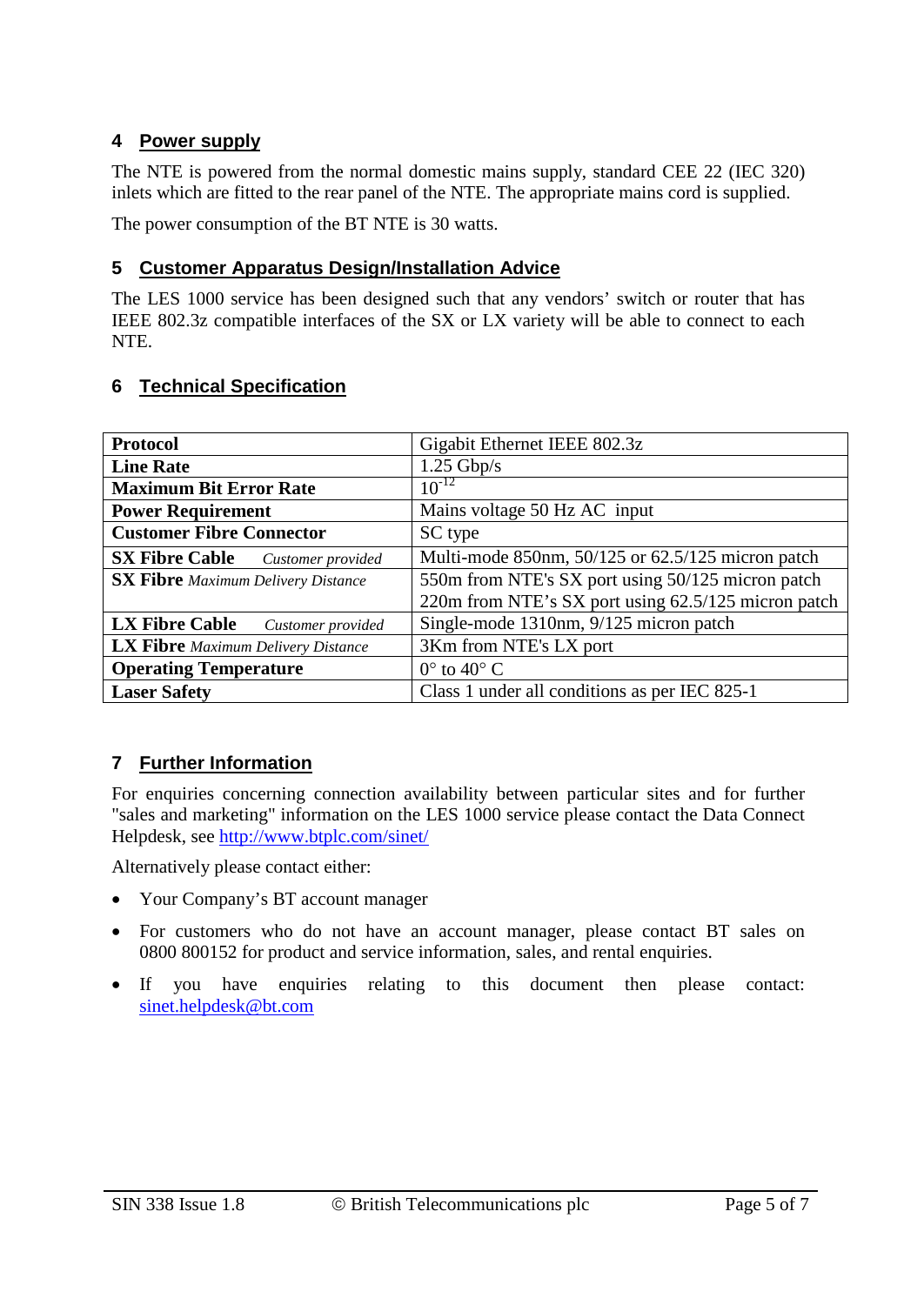#### **8 References**

#### IEEE Standards:

| IEEE 802.3z | IEEE standards for Gigabit Ethernet in the LAN/MAN<br>environment | 1998 |
|-------------|-------------------------------------------------------------------|------|
| IEEE 802.3q | VLAN tagging of ethernet frames                                   | 1998 |

For further information or copies of referenced sources, please see document sources at <http://www.btplc.com/sinet/>

#### **9 Abbreviations**

| <b>CPE</b>  | <b>Customer Premises Equipment</b>             |
|-------------|------------------------------------------------|
| <b>CRC</b>  | <b>Cyclic Redundany Check</b>                  |
| ER          | <b>Extended Reach</b>                          |
| <b>IEEE</b> | Institute of Electronic & Electrical Engineers |
| <b>IPR</b>  | <b>Intellectual Property Rights</b>            |
| <b>LAN</b>  | Local Area Network                             |
| <b>LES</b>  | <b>LAN</b> Extension Service                   |
| LX          | Long Wavelength (1310nm)                       |
| <b>NTE</b>  | <b>Network Terminating Equipment</b>           |
| <b>NTP</b>  | <b>Network Terminating Point</b>               |
| <b>SIN</b>  | <b>Suppliers' Information Note</b>             |
| <b>SX</b>   | Short Wavelength (850nm)                       |
| <b>VLAN</b> | Virtual Local Area network                     |